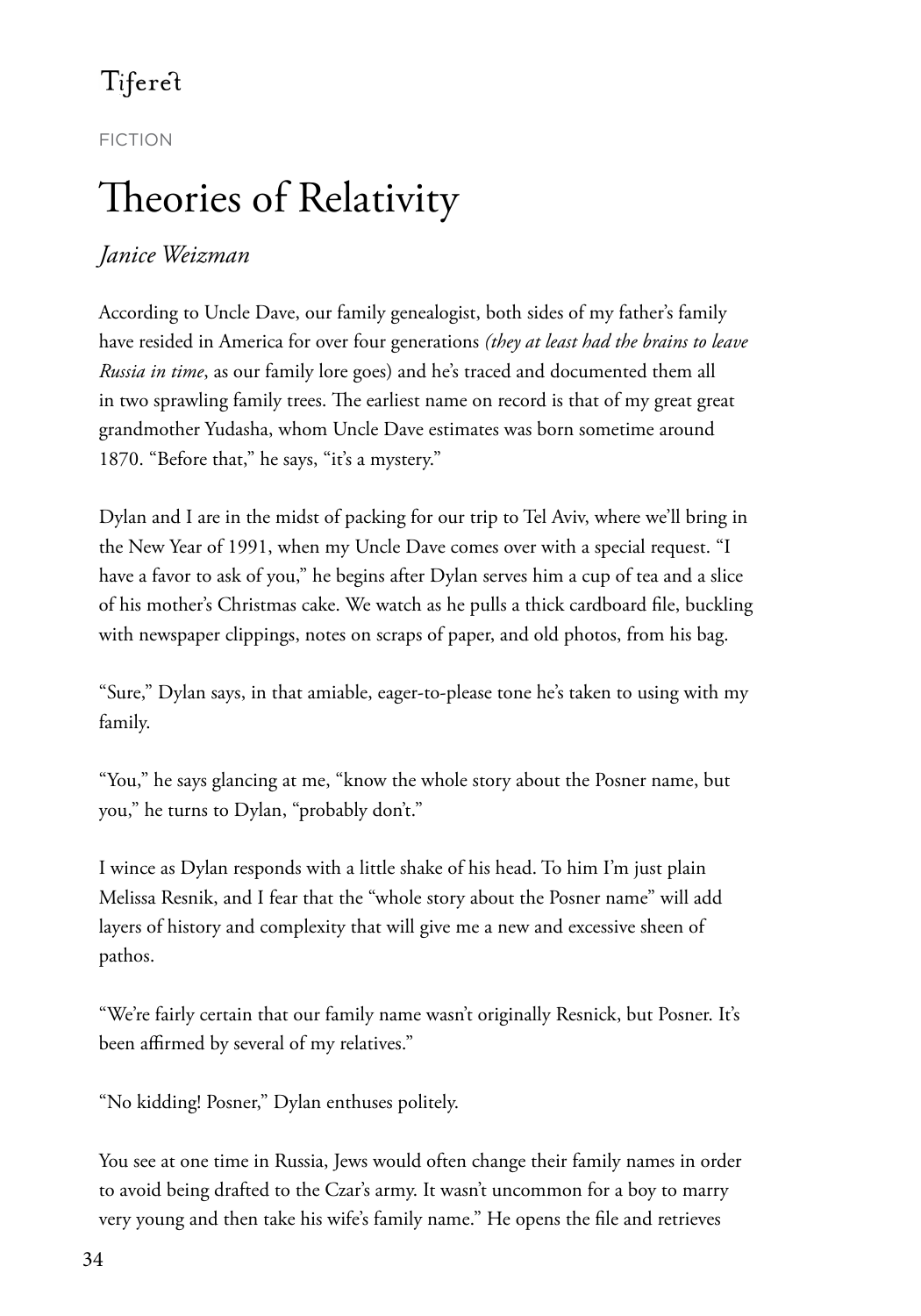a clipping from a recent issue of a local Jewish newspaper. "Now have a look at this." I lean into Dylan and scan the headline: 'Soviet Jews Take Their First Steps in Be'er Sheva'. The accompanying photo shows a family – the man with a thick, dark moustache, his fair-haired wife, an elderly grandmother seated in an armchair, and a teenager in a striped tee shirt. The caption underneath reads 'The Posners in their new home.'

Dylan peers at the photo. "You think these people are related to you?"

"Look at that face," my uncle points to the man of the family. "He's the image of my father as a young man."

I stare hard, trying to conjure up what I remember of my grandfather. "Maybe a little," I have to admit.

"And not only that. The article says that this family is from the Gomel region, the same area that our family came from. I think there's a very good chance that this guy is somehow related to us. And when your dad told me that you're going to Israel, I figured that this could be an opportunity to meet them and see if there's a connection."

"You want us to check them out," Dylan says, annoying me with his agreeable tone. I say nothing, but feel like a kid getting a homework assignment to be done over spring break.

I guess my expression is less than neutral, because my uncle says, "Look, I know that this is your vacation, so consider it a special favor for me. For years there was no way to make contact with Jews who lived behind the Iron Curtain, but now that it's finally possible to meet these people we can actually try to put the pieces together.

"I'm not sure we'll have time," I said gently, regretfully.

"I get that. But if you can find a free afternoon," he replies, handing me a photocopy of the article, "that would be fantastic."

To be honest, Israel wouldn't have been my first choice for our winter vacation. I've already been there – on a family Bat-Mitzvah trip when I was twelve. But we wanted to go somewhere warm, and Dylan said he wasn't into the "same old predictable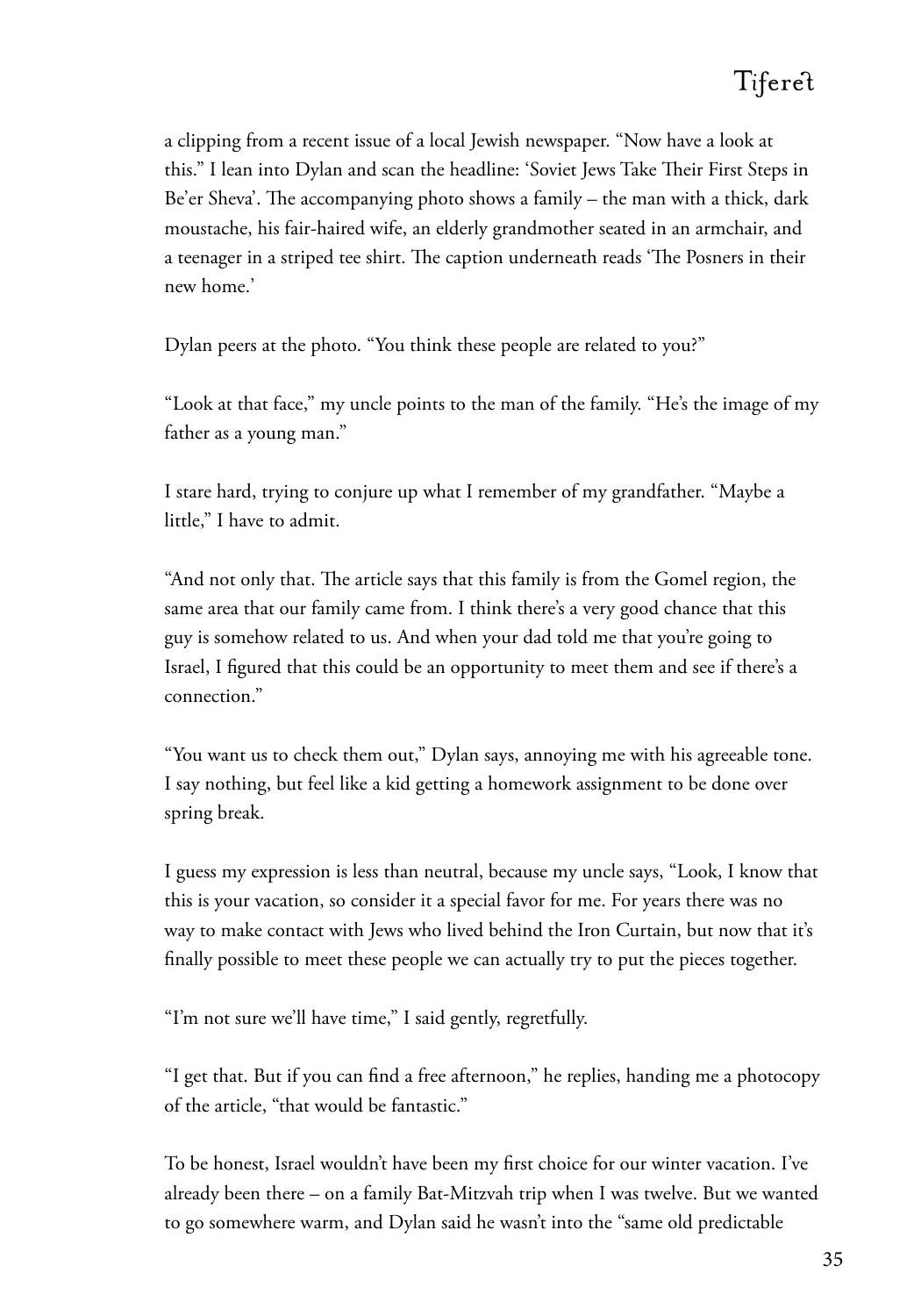Caribbean Christmas vibe." He wanted something different. And then he started to talk about Israel.

When we first started dating, he had mentioned, almost casually, that since he was a teenager he had always wanted to date a Jewish woman. "Don't get me wrong," he put it at the time. "I'm really into you as a person. Your being Jewish is just a bonus." I soon learned that Dylan is something of a philosemite, intrigued with Jews, Jewish history and culture. So once the tickets were booked, I stepped back and let him plan the trip. On the strength of glowing recommendations from friends of my parents, he hired an Israeli tour guide, Eli Ronen, to both be our driver and show us around, starting in the North and ending with a trip to Eilat for a few days at the beach.

Several days after Uncle Dave's visit, we're lying on the shores of the Red Sea, gazing across the turquoise waters at the purple mountains of Aqaba, when Dylan turns to me and says, "By the way, I was looking at a map and it would be totally possible to ask Eli if we can make a stop at the Posners in Be'er Sheva after we visit Sde Boker."

The plan is supposed to be that Eli will pick us up in two days time and drive us through the desert to Kibbutz Sde Boker for a tour of Ben Gurion's cabin, before we head back for two final days in Tel Aviv. "Don't be ridiculous," I groan. "Those people aren't my family. My uncle is deluded."

"You don't know that. He said that the name was probably changed. And you agreed that the guy looks like your grandfather."

I sit up, annoyed. "You know what? Who cares? Who cares if they're some cousins ten times removed? At what point does a family connection become so tenuous that it can be considered null and void?"

"Why are you so being negative about this? What if these people really are related to your great grandparents? You could actually learn something about your family history. And anyway, your uncle was practically begging us to do this."

I glare at him, aggravated, because he's right. "And how do you think we'll even find this guy?"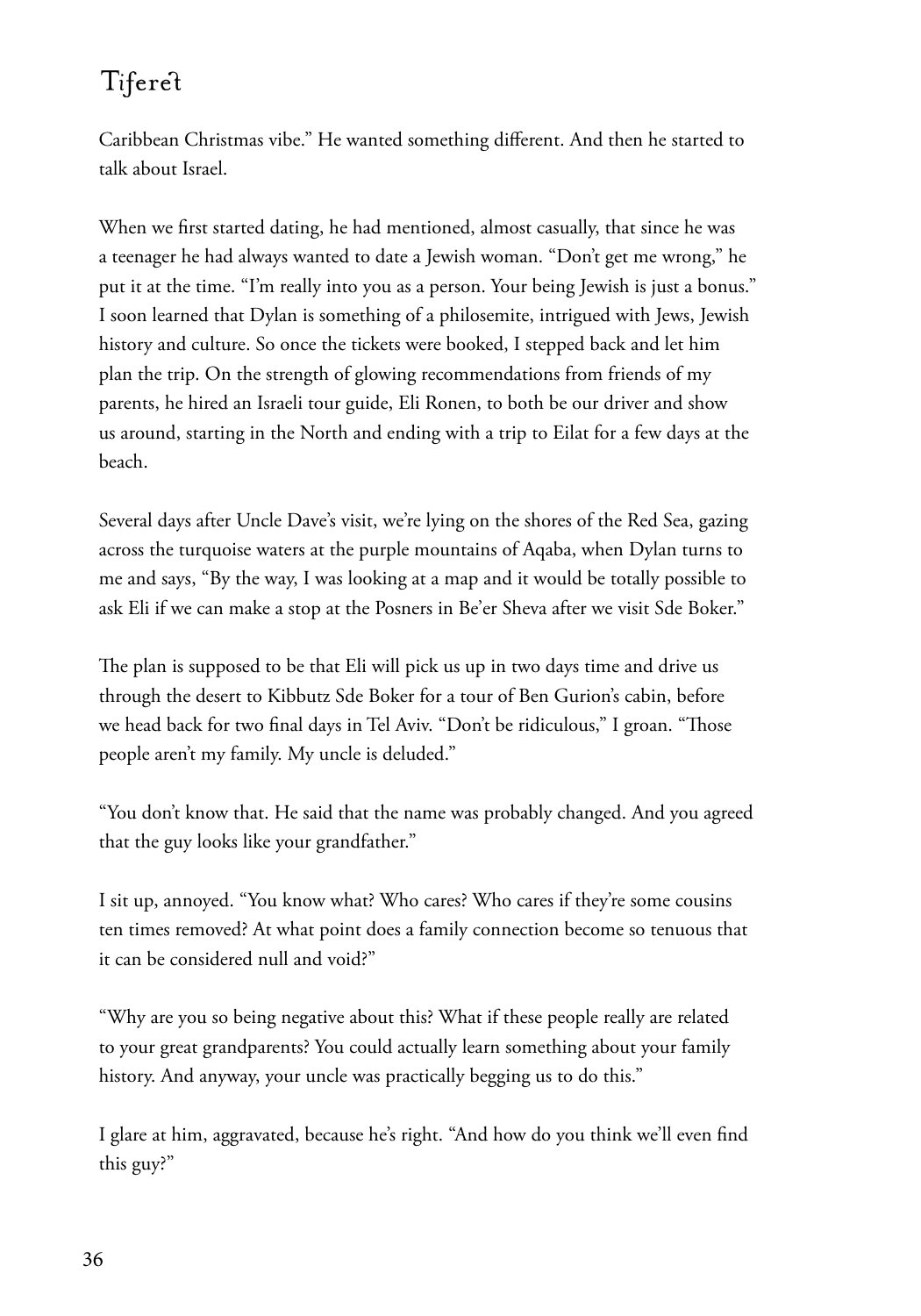"Simple. We can ask Eli to look up his number. And then, if Eli says he can't find it we'll tell your uncle that we tried and failed."

It sounds like a good idea – particularly because Eli has mentioned, more than once, the ineptitude of the Israeli phone company. When he calls that night I tell him about my uncle's request. "Mikhail Posner in Be'er Sheva," he repeats. "No problem. Just leave it to me."

I hang up, optimistic that he'll nonetheless fail, but the next morning when he picks us up, he brings other tidings. "I think I've found your relative," he tells us.

Dylan and I exchange glances, his pleased, mine less so. "Can you help us call him?" he asks.

"Sure. What should I tell him?"

 "Tell him…tell him that my uncle saw his picture in an American newspaper, and…that because of his family name he thinks we might be related."

"And that you want to meet him?"

The insanity of the thing hits me with full force. "Yes...I mean, I guess so."

When we meet Eli the next morning, he has news. "I've arranged everything," he informs us. "Mikhail will be very happy to meet you. I explained that the only time you have to see him is today, on our way back to Tel Aviv."

"Perfect," Dylan exclaims. "Does he speak English?"

"A little. And a little Hebrew too. We were able to understand each other."

As Dylan and I wander through the book-lined rooms of Ben Gurion's cabin I reflect that I have absolutely no idea what I'm going to say to say to the Russian family we're about to meet. I can only wonder how I've gotten myself into this ludicrous situation.

It turns out that Be'er Sheva isn't very far. As we drive off the winter sun is starting to set, and soon the stark, empty sands give way to streets and parks and dumpy little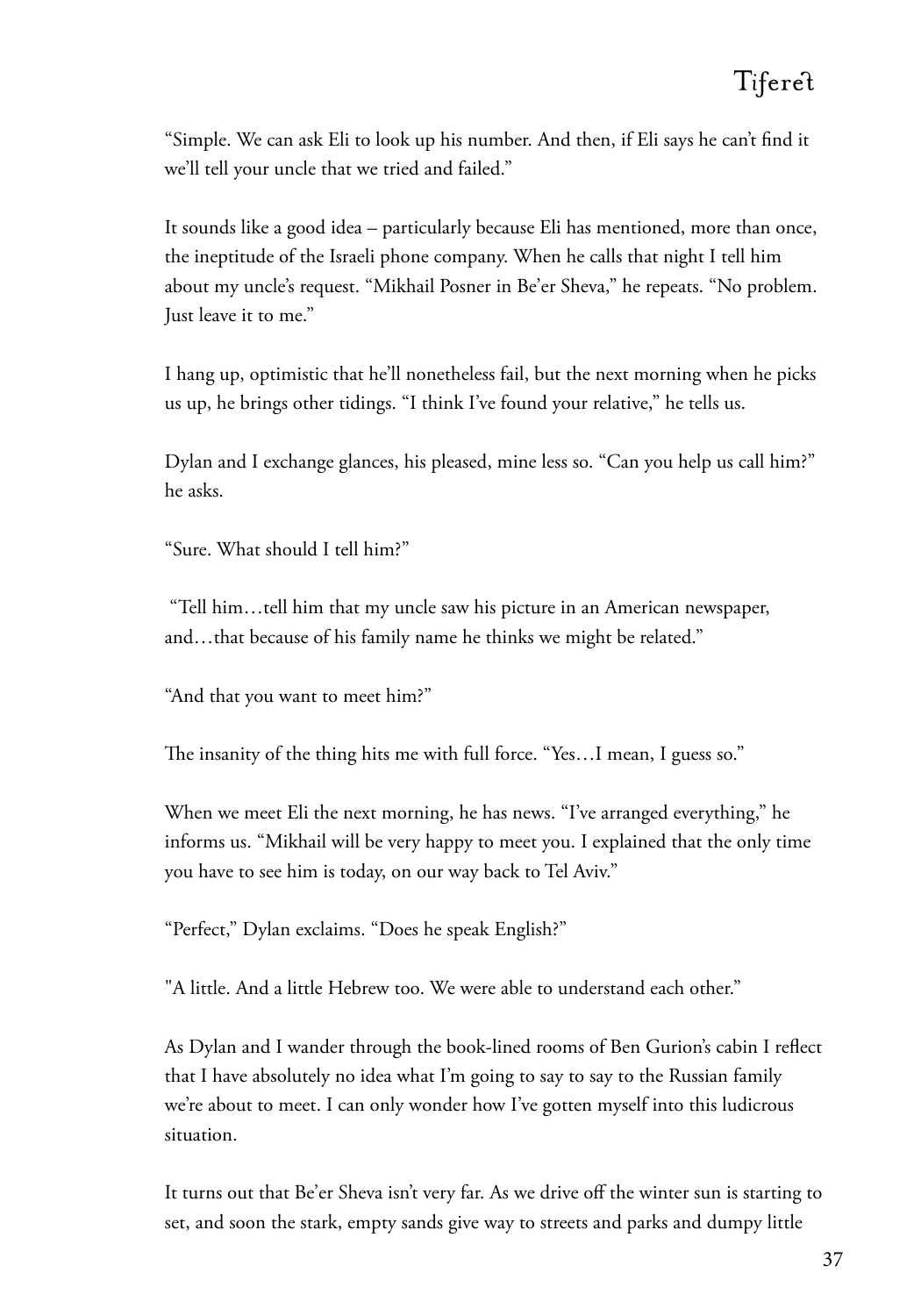shopping centers. "They're living in the old, ugly area of the city," Eli tells us. "These apartments were originally built for the immigrants that came in the 50s and 60s. Now they rent them to the Russians and Ethiopians."

I stare out at the dilapidated concrete buildings with their small windows, thinking that if we're really going to go through with this I want to do my best for my uncle. If I conceptualize this encounter with complete strangers in a remote, desert city as a mission performed with me as his emissary, then this whole crazy episode makes some sense. This is the mindset I adopt as we park in front of a complex of stuccoed apartment buildings, follow Eli into one of the entryways, and head up the stairs. The Posners are on the fourth and last floor, and by the time we arrive at their door we're panting.

Eli rings the plastic buzzer and the door is answered by the man from the newspaper photo. Mikhail Posner in the flesh is short and a little stocky, with the familiar moustache and a head of thinning brown hair. He looks from Eli to Dylan to me, welcoming but curious as he surveys us. "Shalom, he says. "Please." He gestures for us to enter and to give him our jackets, which we do readily, happy to have something to busy ourselves with. As he whisks them away we take tentative steps into the family salon. The first thing that catches my eye is an undersized Christmas tree, decorated with bright pink tinsel and little plastic ornaments. Furniture wise, the small room is dominated by a large mustard colored faux-velvet sofa and an oversize book case, which block part of a sliding door leading out to a porch. Above the couch is a framed painting of a mill on a river bank.

The familiar elderly woman sits in her armchair, studying us as though we've dropped into her living room from another world, which perhaps we have. Mikahil returns followed by a woman half a head taller than himself, with wide Slavic cheekbones and limp blond hair, and a sweet-faced teenage girl whose features insinuate a complex genetic mix. "I'm Melissa," I say, extending my hand. "This is my boyfriend, Dylan, and this is Eli. He's the guy who called you." We shake hands, a show of good will and good faith in the midst of all the awkwardness.

"My mother, Sonia," Mikhail explains. He speaks a few words of Russian and her gaze opens genially. "And this is my wife, Valentina, and my daughter, Alina." We take a seat on the sofa. Valentina flashes us a brief, shy smile and heads back to the kitchen, Alina following behind her.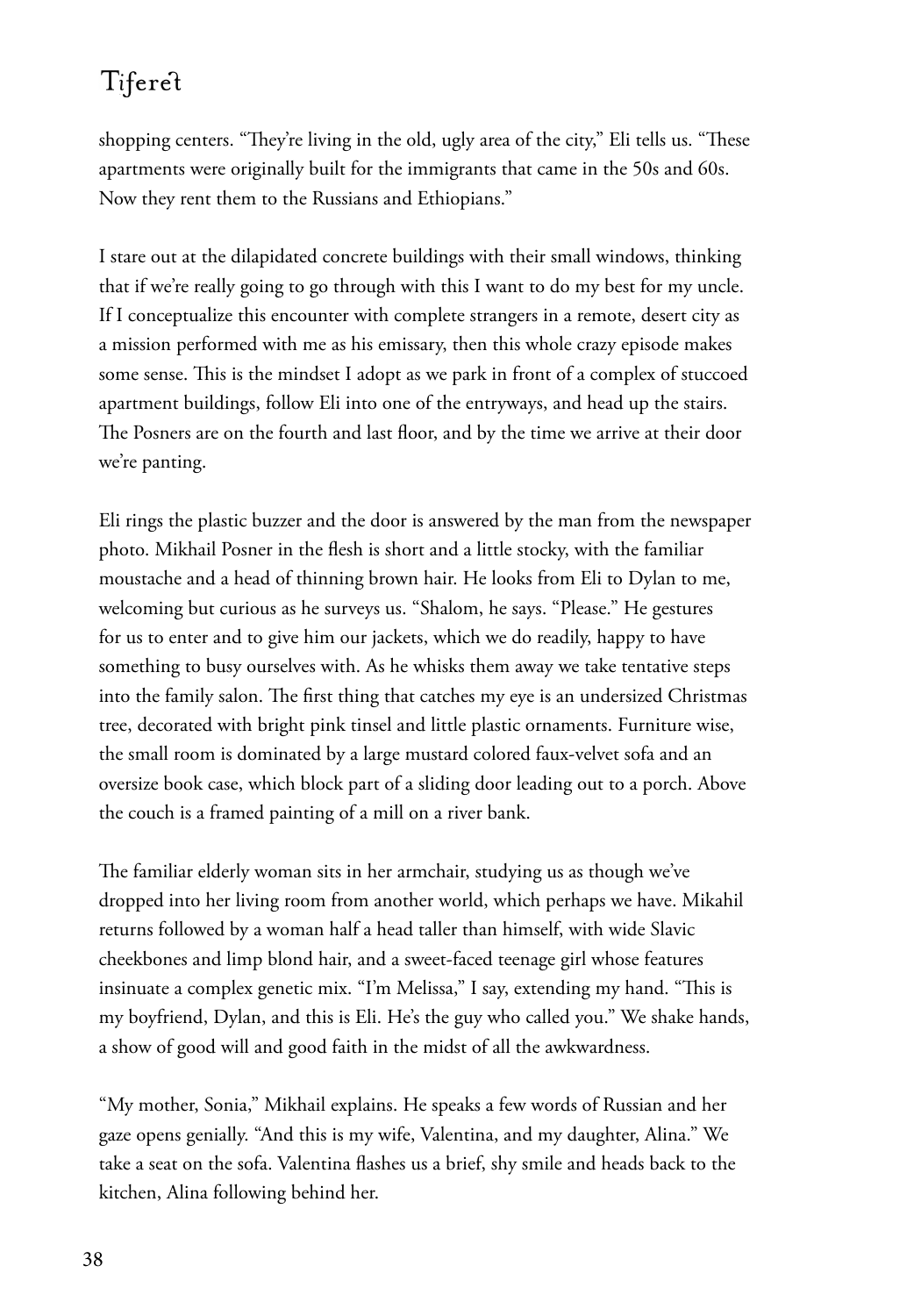Eli asks Mikhail something in Hebrew, which none of us, Mikahil included, understand. "How long have you been in Israel?" Eli tries again in English.

Mikhail sighs. "Six months. Very difficult. No work. In Russia I am a doctor. Here, no work. Right now I am in *ulpan*. But at my age…very difficult." He glances at Dylan. "What is your work?"

"I'm a computer programmer, and she's a lawyer," he replies. "We both work for the same company. That's where we met."

"In America is good," he said. "Here is very difficult. My wife also has no work. Only Alina is ok − in school. In Russia I was a..." he gestures with his fingers as though cutting something.

"A surgeon?" I suggest.

"Yes! That is it. A surgeon. In a big hospital. Here I am in class at Soroka hospital. There is a big examination."

Dylan nods sympathetically. "Oh man! Good luck."

I figure that it's time to get down to the business at hand. "So, my uncle in Sacramento has this hobby of doing research about our family tree and finding long lost relatives. According to him our original family name was Posner, just like yours. He saw your photo in our local newspaper, and he thinks you look a lot like my grandfather."

"This is very interesting," Mikhail says. "What are the names?"

"Well, my great great grandmother was called Yudasha. And my great great grandfather was Shmaryahu."

From his perplexed expression I see that these names are not ringing any bells. "When did your family leave Russia?"

"Around 1906. Before that they lived in a little town outside of Gomel. It was called Propoisk."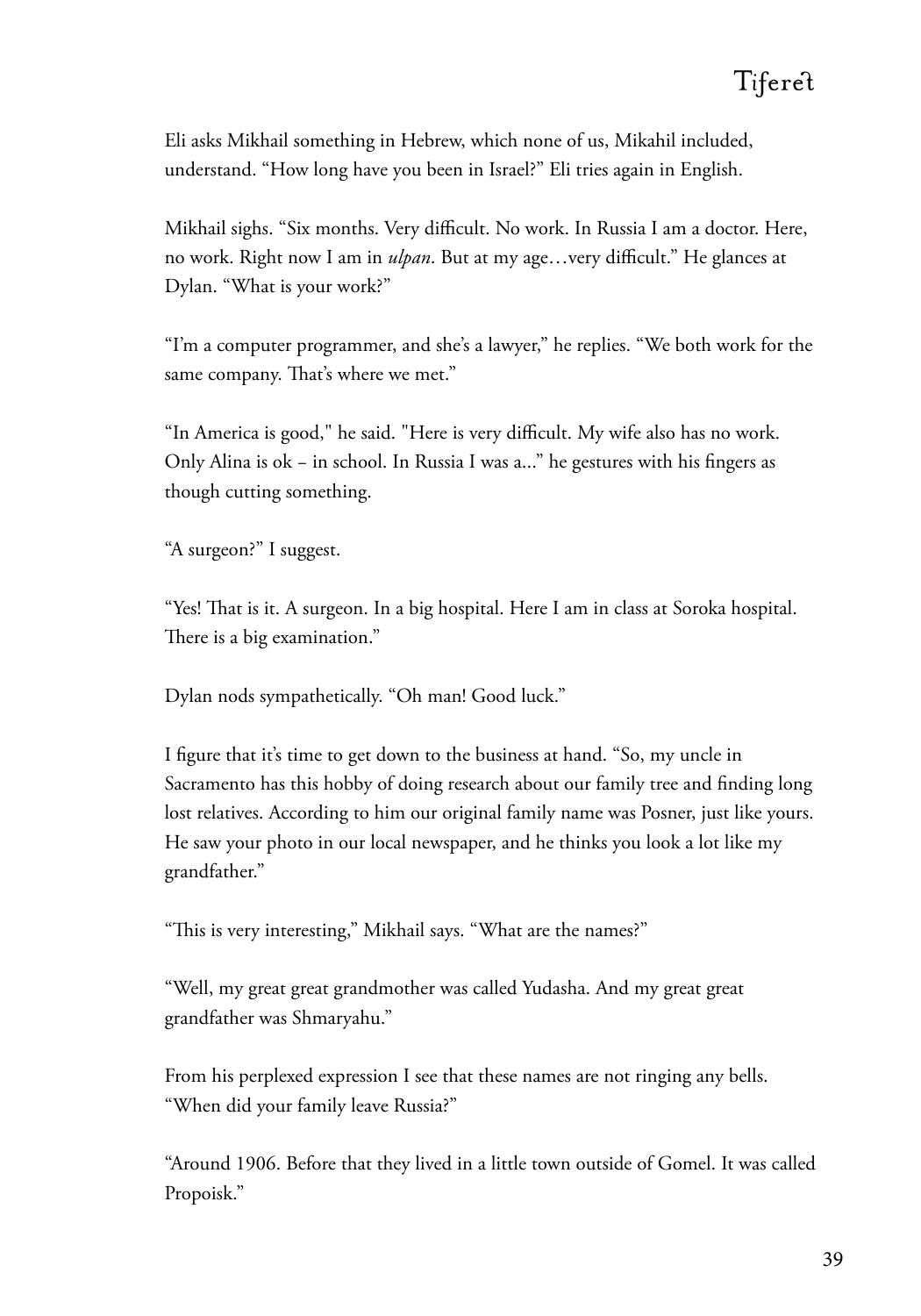"Propoisk," he repeats. "Gomel I know. My mother's grandparents were from Gomel. But Propoisk…I have not heard this name. You know, many places' names were changed after the war."

"What about your relatives before her grandparents? Do you know where they were from?"

"They were from Gomel. That is all I know." He turns to his mother and says something in Russian, from which I pick out 'Yudasha', 'Shmaryahu', and 'Gomel'. At the word 'Gomel' her face brightens and she replies, looking at me warmly and smiling. "She says that her mother's father family was originally from a small town, but she doesn't remember the name." Mikhail appears to be thinking about this. He rises and heads, determined, down the narrow hallway.

"Gomel?" The old woman asks us hopefully.

I shake my head. "Propoisk. Do you know Propoisk?"

"Propoisk?" she repeats, and frowns. "Nyet," she said, and I make a mental note to convey this to my uncle.

"Here are some photographs," Mikhail says, returning with an opened photo album, followed by Alina, who holds a framed black and white picture. "My grandfather," he says, pointing to a studio photograph of a bespectacled man in a top hat and suit, taken perhaps seventy or eighty years ago. "And here," he says, tapping on a picture of a child on a rocking horse, "he is a little boy."

"Grandmother," Alina says proudly, thrusting out the framed photo she's brought of an attractive young woman in a summer dress with a large bow.

"She is my grandmother, not hers," Mikhail clarifies.

Dylan takes the photo and grins. "She's really cute."

"But she wasn't a Posner, right?" I ask.

"No. Her name was Pessia Schwartzman. Do you have any Schwartzmans in your family?"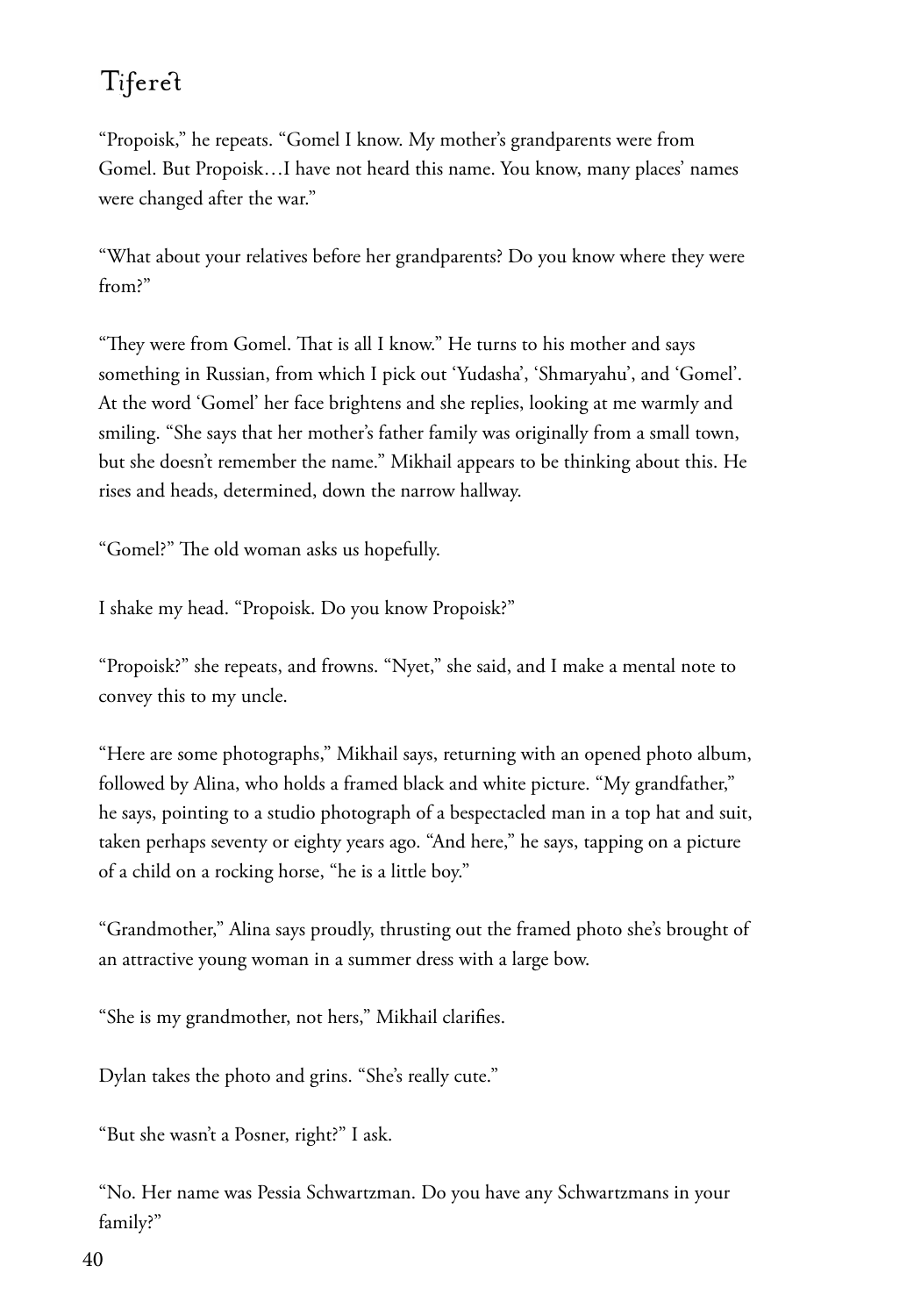Valentina appears and says something to Mikhail, who rises again. "Excuse me. I must help."

"Listen," I turn to Eli. "I don't think we're going to get any more information. Obviously he can't tell us much. I don't think we're even related."

Dylan looks visibly disappointed. I'm about to explain that we needed to go when Valentina, Mikhail, and Alina come out of the kitchen bearing trays of food, brown glass plates and cutlery, which they set down on the coffee table. There's a salad, a potato dish with pastry, a tray of meat which reminds me of the cuts of tongue that my dad loves, and something preserved in a sort of jelly. "Please," Valentina says, handing each of us a plate. Mikhail invites us to help ourselves.

I decide to do the right thing and take a small piece of tongue and a bit of the potato pastry. They urge me to try the jelly thing, but I politely refuse.

Outside it's growing dark. Eli and Dylan chat with Mikhail while Valentina and Alina happily partake of the meal. "We should start heading out," I say to Eli. "I'll just use the washroom and then we can go." Mikhail murmurs something to Alina, who puts down her plate and motions for me to follow her.

The bathroom, with its peeling paint, yellowing toilet seat and grungy plastic medicine cabinet is among the most depressing I have ever seen. When I stare at my reflection in the chipped cabinet mirror, the woman I see staring back is American. Daughter of fortune. Resolve in her eyes. Optimism in her bones.

I only hear the singing when I step into the hall and I linger a minute, puzzled by the tune, which I sense that I've heard before. I peek into the kitchen and see that it's Sonia, bent over the sink washing dishes, and right there, in a flash of memory, I see my grandmother, years ago when I was a little girl, singing that very same song. I move towards her, drawn in by the melody and suddenly, inexplicably, I'm singing along. She turns and takes my hand in hers, her wet, warm fingers clasping mine, her eyes shining, and we sing together, like two members of a long lost choir. Afterwards, when we fall quiet, she still clasps my hand and we stand there together as though holding this moment, this homecoming to a place has no address and appears on no map.